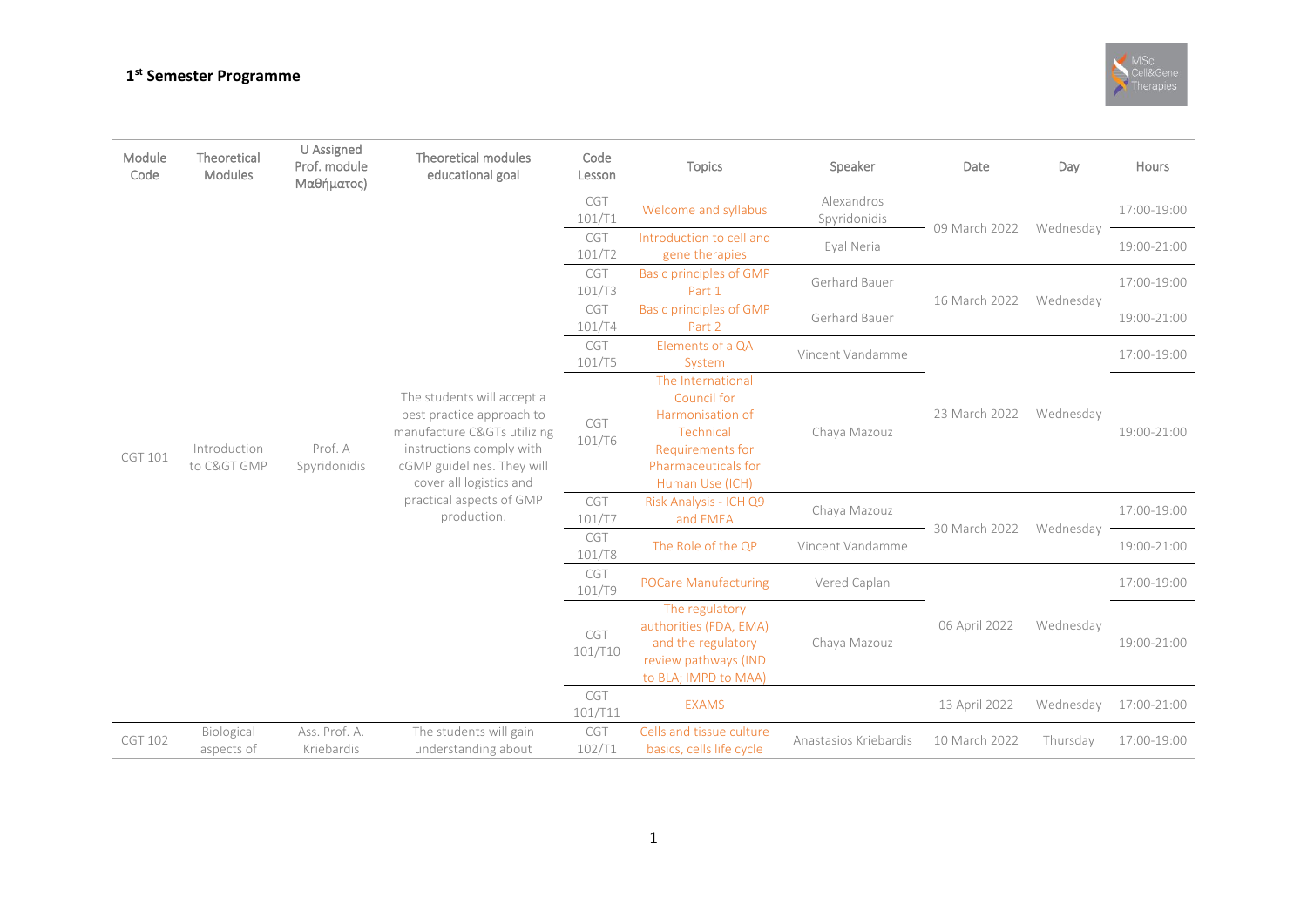## **1 st Semester Programme**

|                | C> / Basic<br>cell biology | different cell types, as well<br>as basic aspects related to<br>cell biology. The students<br>will also learn about<br>different methods (viral and<br>non viral vectors) of gene | CGT<br>102/T2                                                                          | Cells life cycle, cell<br>death, aging and<br>senescence,<br>differentiation       | Zoe Lygerou                                                                         |                     |                                | 19:00-21:00 |             |             |
|----------------|----------------------------|-----------------------------------------------------------------------------------------------------------------------------------------------------------------------------------|----------------------------------------------------------------------------------------|------------------------------------------------------------------------------------|-------------------------------------------------------------------------------------|---------------------|--------------------------------|-------------|-------------|-------------|
|                |                            |                                                                                                                                                                                   | therapy.                                                                               | CGT<br>102/T3                                                                      | Stem cells                                                                          | Stavros Taraviras   | 17 March 2022                  |             | 17:00-19:00 |             |
|                |                            |                                                                                                                                                                                   |                                                                                        | CGT<br>102/T4                                                                      | Case studies of cell<br>types (MSCs, immune<br>cells, stem cells)                   | Stephen Minger      |                                | Thursday    | 19:00-21:00 |             |
|                |                            |                                                                                                                                                                                   |                                                                                        | CGT<br>102/T5                                                                      | Response of immune<br>system to cell therapies                                      | Robert Zeiser       | 24 March 2022<br>31 March 2022 |             | 17:00-19:00 |             |
|                |                            |                                                                                                                                                                                   |                                                                                        | CGT<br>102/T6                                                                      | Cell signalling with<br>focus on T cell<br>signalling                               | Konstantina Nika    |                                | Thursday    | 19:00-21:00 |             |
|                |                            |                                                                                                                                                                                   |                                                                                        | CGT<br>102/T7                                                                      | Viruses and viral<br>vectors, non-viral gene<br>therapies                           | Reem Miari          |                                |             | 17:00-19:00 |             |
|                |                            |                                                                                                                                                                                   |                                                                                        | CGT<br>102/T8                                                                      | Case studies of gene<br>therapies (viral vectors,<br>non-viral vectors)             | Ioanna Yannaki      |                                | Thursday    | 19:00-21:00 |             |
|                |                            |                                                                                                                                                                                   |                                                                                        | CGT<br>102/T9                                                                      | <b>EXAMS</b>                                                                        |                     | 07 April 2022                  | Thursday    | 17:00-21:00 |             |
|                | C><br>Regulation           |                                                                                                                                                                                   | The students will gain<br>knowledge about the US, EU<br>and local regulations of cells | CGT<br>103/T1                                                                      | ATMP (EU) legislation -<br>an overview                                              | Heiko Von Der Leyen | 04 May 2022                    | Wednesday   | 17:00-19:00 |             |
|                |                            |                                                                                                                                                                                   |                                                                                        | CGT<br>103/T2                                                                      | Case study                                                                          | Gerhard Bauer       |                                |             |             | 19:00-21:00 |
|                |                            |                                                                                                                                                                                   |                                                                                        | CGT<br>103/T3                                                                      | CGT (FDA) guidance -<br>an overview                                                 | Chaya Mazouz        | 11 May 2022                    |             | 17:00-19:00 |             |
| <b>CGT 103</b> |                            |                                                                                                                                                                                   | Prof. A<br>Spyridonidis                                                                | and gene therapies. They<br>will be exposed to applicable<br>laws, regulations and | Cell & Gene Therapy<br>CGT<br>Quality/CMC<br>Sagi Nahum<br>103/T4<br>considerations |                     |                                | Wednesday   | 19:00-21:00 |             |
|                |                            |                                                                                                                                                                                   | guidelines for best practice                                                           | CGT<br>103/T5                                                                      | SEC / ISBT 128 and<br>other labelling systems                                       | Miri Sani           | 18 May 2022                    |             | Wednesday   | 17:00-19:00 |
|                |                            |                                                                                                                                                                                   |                                                                                        | CGT<br>103/T6                                                                      | <b>Hospital Exemption</b><br>Use                                                    | Heiko Von Der Leyen |                                |             |             | 19:00-21:00 |